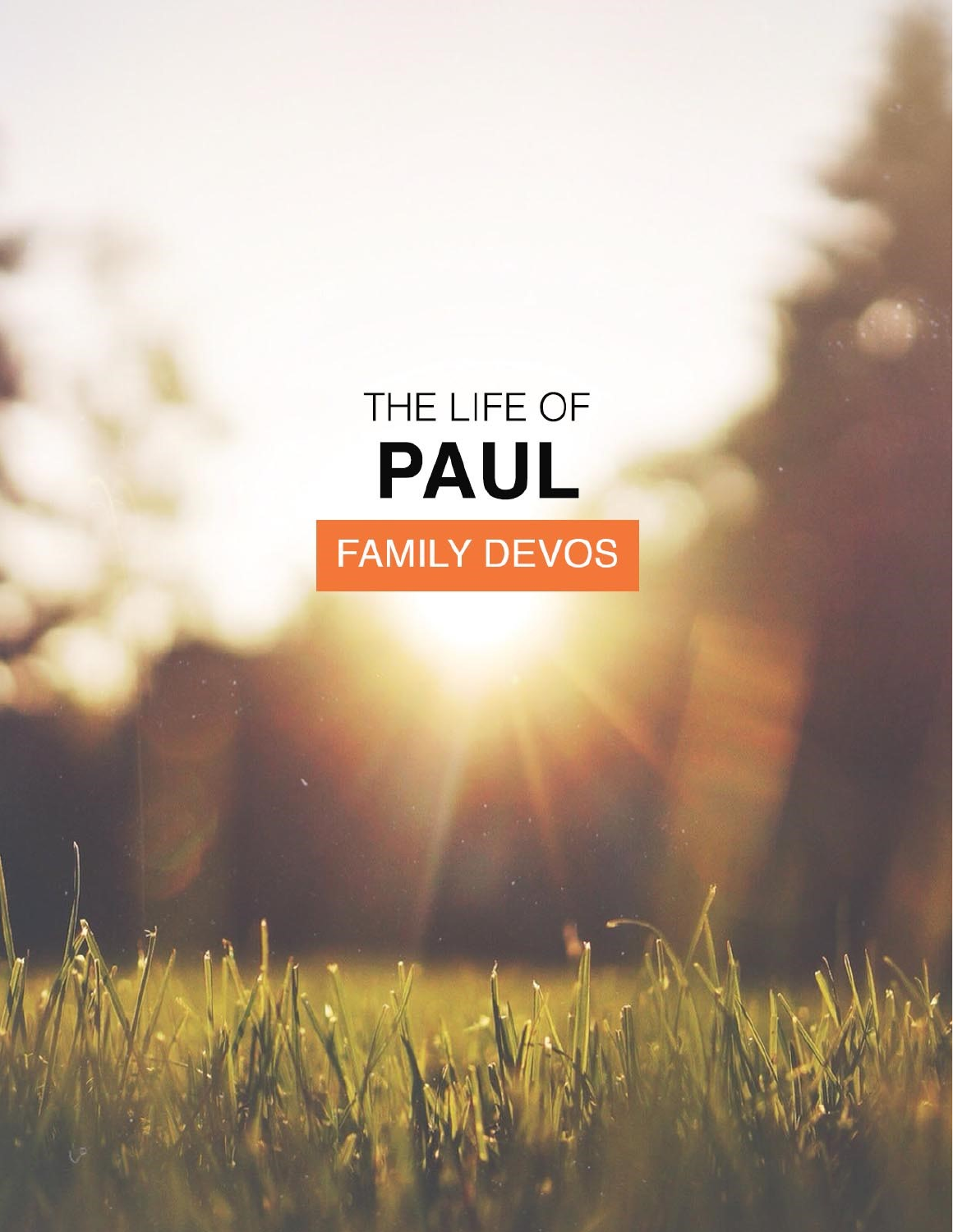### **Scripture:** Acts 13:1-12 See also Acts 11:25-30; 12:25; Matthew 28:18-20

#### **Memory Verse:** Matthew 28:19-20

"Go therefore and make disciples of all the nations, baptizing them in the name of the Father and of the Son and of the Holy Spirit, teaching them to observe all things that I have commanded you; and lo, I am with you always, even to the end of the age.' Amen."

#### **For My Family:**

After his conversion and initial preaching ministry in Acts 9, Saul spent about 10 years in Tarsus. We don't know very much about his time there, but no doubt God was preparing him for what was ahead. His story picks up again in Acts 13, with Saul serving in the church at Antioch with a group of four other men. As these men prayed and fasted, the Holy Spirit commanded them to separate Saul and Barnabas for a work He had called them to. The other men prayed and fasted over Saul and Barnabas and then sent them out to go wherever the Spirit might lead them. On this journey, Saul began using his Roman name, Paul, which he would go by for the rest of his life.

Paul and Barnabas sailed for the island of Cyprus and preached about Jesus all over the island. When they got to the town of Paphos, they met an important government official named Sergius Paulus who wanted to hear more about God's Word. But Sergius Paulus had a friend named Bar-Jesus (also known as Elymas) who was a sorcerer. The sorcerer didn't want Sergius Paulus to believe the message and tried to turn him away from the faith. This angered Paul, so Paul called on the Lord to curse this man with blindness for trying to keep someone from coming to the Lord, and Elymas became blind. Upon seeing this, Sergius Paulus believed in the Lord.

The Lord had called Paul and Barnabas to be missionaries. A missionary is someone who goes to another country or culture to preach the Gospel (the message that Jesus died and rose again so that your sins can be forgiven and you can be with Him forever). Paul would end up spending the rest of his life as a missionary, a journey which we will look at over the next several weeks of our devotions.

While you might not be a missionary, every Christian is supposed to do the work of a missionary and spread the Gospel wherever they go (Matthew 28:18-20). At your school, in your neighborhoods, at your activities, and even among family you may know unbelievers who need to hear the message of Jesus. In addition to sharing the Gospel yourself, you can support missionaries by learning about who they are and where they are serving the Lord, and then praying for them. You could even write them a letter, send them an email, or give them financial support. When you support missionaries through prayer or other ways, you are helping to spread the Gospel all over the world.